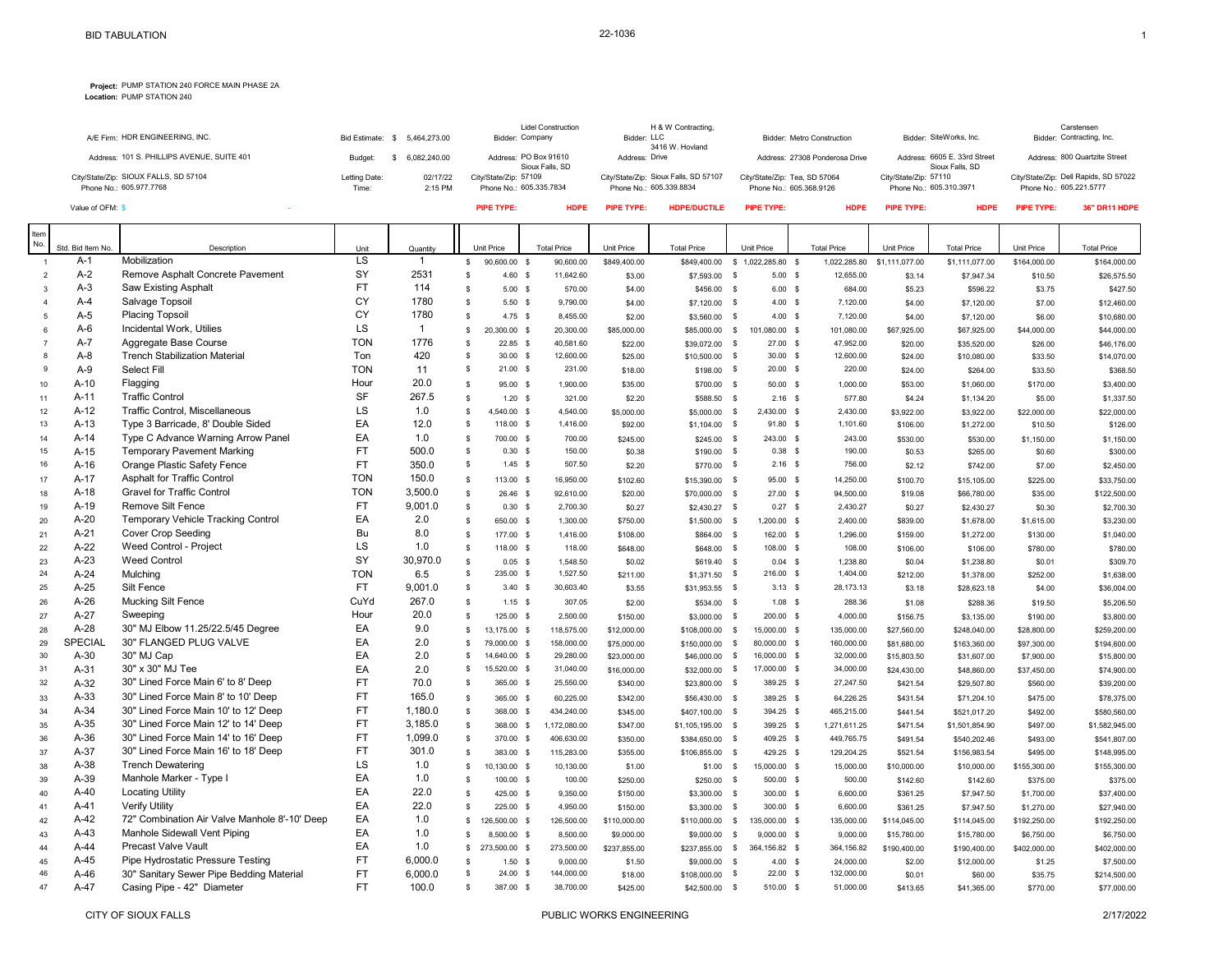**Project:** PUMP STATION 240 FORCE MAIN PHASE 2A **Location:** PUMP STATION 240

| A/E Firm: HDR ENGINEERING, INC.            | \$ 5.464,273.00<br>Bid Estimate: |                   | <b>Lidel Construction</b><br>Bidder: Company | Bidder: LLC             | H & W Contracting,<br>3416 W. Hovland | Bidder: Metro Construction     |             | Bidder: SiteWorks, Inc.      |                 |                         | Carstensen<br>Bidder: Contracting, Inc. |
|--------------------------------------------|----------------------------------|-------------------|----------------------------------------------|-------------------------|---------------------------------------|--------------------------------|-------------|------------------------------|-----------------|-------------------------|-----------------------------------------|
| Address: 101 S. PHILLIPS AVENUE, SUITE 401 | 6.082.240.00<br>Budget:          |                   | Address: PO Box 91610<br>Sioux Falls, SD     | Address: Drive          |                                       | Address: 27308 Ponderosa Drive |             | Address: 6605 E. 33rd Street | Sioux Falls, SD |                         | Address: 800 Quartzite Street           |
| City/State/Zip: SIOUX FALLS, SD 57104      | Letting Date:                    | 02/17/22          | City/State/Zip: 57109                        |                         | City/State/Zip: Sioux Falls, SD 57107 | City/State/Zip: Tea, SD 57064  |             | City/State/Zip: 57110        |                 |                         | City/State/Zip: Dell Rapids, SD 57022   |
| Phone No.: 605.977.7768                    | Time:                            | 2:15 PM           | Phone No.: 605.335.7834                      | Phone No.: 605.339.8834 |                                       | Phone No.: 605.368.9126        |             | Phone No.: 605.310.3971      |                 | Phone No.: 605.221.5777 |                                         |
| Value of OFM: \$                           |                                  | <b>PIPE TYPE:</b> | <b>HDPE</b>                                  | <b>PIPE TYPE:</b>       | <b>HDPE/DUCTILE</b>                   | <b>PIPE TYPE:</b>              | <b>HDPE</b> | <b>PIPE TYPE:</b>            | <b>HDPE</b>     | <b>PIPE TYPE:</b>       | 36" DR11 HDPE                           |

| Item     |                   |                                                               |           |          |              |                        |                          |                  |                            |                          |                             |                 |                                  |              |                  |                        |
|----------|-------------------|---------------------------------------------------------------|-----------|----------|--------------|------------------------|--------------------------|------------------|----------------------------|--------------------------|-----------------------------|-----------------|----------------------------------|--------------|------------------|------------------------|
| No.      | Std. Bid Item No. | Description                                                   | Unit      | Quantity |              | Unit Price             | <b>Total Price</b>       | Unit Price       | <b>Total Price</b>         | Unit Price               | <b>Total Price</b>          | Unit Price      | <b>Total Price</b>               |              | Unit Price       | <b>Total Price</b>     |
| 48       | A-48              | Remove and Replace CMP Storm Sewer                            | <b>FT</b> | 100.0    | s            | 12.00 \$               | 1,200.00                 | \$30.00          | \$3,000.00                 | 80.00 \$<br>$\mathbf{s}$ | 8,000.00                    | \$50.00         | \$5,000.00                       |              | \$66.00          | \$6,600.00             |
| 49       | A-49              | Tax on City Furnished Traffic Materials                       | LS        | 1.0      | $\mathbb S$  | 130.00 \$              | 130.00                   | \$130.00         | $$130.00$ \$               | 130.00 \$                | 130.00                      | \$200.00        | \$200.00                         |              | \$165.00         | \$165.00               |
| 50       | A-50              | Remove Junction Box                                           | EA        | 2.0      | s            | 120.00 \$              | 240.00                   | \$108.00         | \$216.00 \$                | 108.00 \$                | 216.00                      | \$106.00        | \$212.00                         |              | \$675.00         | \$1,350.00             |
| 51       | A-51              | Incidental Work, Traffic                                      | LS        | 1.0      | s            | 1,330.00 \$            | 1,330.00                 | \$1,220.00       | \$1,220.00                 | 1,220.40 \$<br>- \$      | 1,220.40                    | \$1,197.80      | \$1,197.80                       |              | \$9,150.00       | \$9,150.00             |
| 52       | A-52              | Fisheye Video Camera Detection System                         | EA        | 2.0      | s            | 24,800.00 \$           | 49,600.00                | \$22,700.00      | \$45,400.00 \$             | 22,701.60 \$             | 45,403.20                   | \$22,281.20     | \$44,562.40                      |              | \$26,700.00      | \$53,400.00            |
| 53       | $A-53$            | Install Traffic Surveillance Camera                           | EA        | 1.0      | s            | 410.00 \$              | 410.00                   | \$380.00         | \$380.00                   | 378.00 \$<br>- \$        | 378.00                      | \$371.00        | \$371.00                         |              | \$445.00         | \$445.00               |
| 54       | A-54              | CAT-5 Cable for Traffic Surveillance Camera                   | <b>FT</b> | 150.0    | s            | $1.15$ \$              | 172.50                   | \$1.10           | $$165.00$ \$               | $1.08$ \$                | 162.00                      | \$1.06          | \$159.00                         |              | \$1.30           | \$195.00               |
| 55       | $B-1$             | Mobilization                                                  | <b>LS</b> | 1.0      | $\mathsf{s}$ | 160,000.00 \$          | 160,000.00               | \$110,900.00     | \$110,900.00               | 107,222.22 \$<br>S,      | 107,222.22                  | \$147,000.00    | \$147,000.00                     |              | \$65,250.00      | \$65,250.00            |
| 56       | $B-2$             | Contractor Furnished Borrow. Trench Backfill                  | CuYd      | 1,000.0  | $\mathbb{S}$ | 28.25 \$               | 28,250.00                | \$8.00           | \$8,000.00 \$              | 15.00 \$                 | 15,000.00                   | \$0.01          | \$10.00                          |              | \$50.75          | \$50,750.00            |
| 57       | $B-3$             | <b>Placing Topsoil</b>                                        | CuYd      | 1,290.0  | \$           | 5.50 S                 | 7,095.00                 | \$4.00           | \$5,160.00 \$              | $3.00$ \$                | 3,870.00                    | \$4.00          | \$5,160.00                       |              | \$5.00           | \$6,450.00             |
| 58       | $B-4$             | Salvage Topsoil                                               | CuYd      | 1,290.0  | \$           | $4.75$ \$              | 6,127.50                 | \$2.00           | \$2,580.00 \$              | $3.00$ \$                | 3,870.00                    | \$4.00          | \$5,160.00                       |              | \$5.50           | \$7,095.00             |
| 59       | $B-5$             | Incidental Work, Utilities                                    | LS        | 1.0      | \$           | $3,140.00$ \$          | 3,140.00 \$              | 25,000.00        | \$25,000.00                | $$30,000.00$ \$          | 30,000.00 \$                | 36,575.00       | \$36,575.00                      | - \$         | 18,164.00        | \$18,164.00            |
| 60       | $B-6$             | <b>Locating Utility</b>                                       | EA        | 1.0      | s            | 425.00 \$              | 425.00 \$                | 150.00           | \$150.00                   | \$300.00 \$              | 300.00 \$                   | 100.00          | \$100.00                         | $\mathbb{S}$ | 1,700.00         | \$1,700.00             |
| 61       | $B-7$             | <b>Verify Utility</b>                                         | EA        | 1.0      | s            | 225.00 \$              | 225.00 \$                | 150.00           | \$150.00                   | \$300.00 \$              | 300.00 \$                   | 100.00          | $$100.00$ \$                     |              | 1,270.00         | \$1,270.00             |
| 62       | $B-8$             | Aggregate Base Course                                         | Ton       | 256.0    | \$           | $22.85$ \$             | 5,849.60 \$              | 22.00            | \$5,632.00                 | $$27.00$ \$              | 6,912.00 \$                 | 18.81           | $$4,815.36$ \$                   |              | 26.00            | \$6,656.00             |
| 63       | $B-9$             | <b>Trench Stabilization Material</b>                          | Ton       | 125.0    | \$           | 30.00 \$               | 3,750.00 \$              | 25.00            | \$3,125.00                 | \$30.00 \$               | 3,750.00 \$                 | 24.00           | \$3,000.00 \$                    |              | 35.00            | \$4,375.00             |
| 64       | $B-10$            | Select Fill                                                   | Ton       | 470.0    | \$           | $21.00$ \$             | 9,870.00 \$              | 18.00            | \$8,460.00                 | \$22.00                  | $\mathbf s$<br>10,340.00 \$ | 24.00           | $$11,280.00$ \$                  |              | 35.00            | \$16,450.00            |
| 65       | $B-11$            | <b>Cover Crop Seeding</b>                                     | Bu        | 4.3      | $\mathbb{S}$ | 177.00 \$              | 761.10 \$                | 108.00           | \$464.40                   | \$162.00 \$              | 696.60 \$                   | 159.00          | \$683.70 \$                      |              | 130.00           | \$559.00               |
| 66       | $B-12$            | <b>Weed Control</b>                                           | Sq Yd     | 16,650.0 | $\mathbb{S}$ | $0.05$ \$              | 832.50 \$                | 0.05             | \$832.50                   | $$0.04$ \$               | 666.00 \$                   | 0.04            | \$666.00 \$                      |              | 0.05             | \$832.50               |
| 67       | <b>B-13</b>       | Weed Control - Project                                        | LS        | 1.0      | $\mathbb{S}$ | 115.00 \$              | 115.00 \$                | 540.00           | \$540.00                   | \$108.00 \$              | 108.00 \$                   | 104.50          | \$104.50 \$                      |              | 650.00           | \$650.00               |
| 68       | $B-14$            | <b>Bonded Fiber Matrix</b>                                    | Ton       | 6.84     | s            | 235.00 \$              | 1,607.40 \$              | 211.00           | \$1,443.24                 | $$216.00$ \$             | 1,477.44 \$                 | 209.00          | \$1,429.56 \$                    |              | 252.00           | \$1,723.68             |
| 69       | $B-15$            | Silt Fence                                                    | Ft.       | 1,180.0  | $\mathbb{S}$ | 3.40 S                 | 4,012.00 \$              | 3.55             | \$4,189.00                 | $$3.13$ \$               | 3,693.40 \$                 | 3.14            | \$3,705.20 \$                    |              | 4.25             | \$5,015.00             |
| 70       | $B-16$            | <b>Mucking Silt Fence</b>                                     | CuYd      | 30.0     | \$           | $1.15$ \$              | 34.50 \$                 | 2.00             | \$60.00                    | $$1.08$ \$               | 32.40 \$                    | 1.07            | $$32.10$ \$                      |              | 19.00            | \$570.00               |
| 71       | $B-17$            | <b>Remove Silt Fence</b>                                      | Ft        | 1,180.0  | \$           | 0.30 S                 | 354.00 \$                | 0.27             | \$318.60                   | $$0.27$ \$               | 318.60 \$                   | 0.26            | \$306.80 \$                      |              | 0.30             | \$354.00               |
| 72       | <b>B-18</b>       | Remove Water Main                                             | Ft        | 44.0     | s.           | $9.25$ \$              | 407.00 \$                | 7.00             | \$308.00                   | \$50.00 \$               | 2,200.00 \$                 | 50.00           | \$2,200.00 \$                    |              | 7.00             | \$308.00               |
|          | <b>B-19</b>       | Salvage for Reset 16" C900 Casing Pipe,<br>Spacers, End Seals | Ft        | 23.0     |              |                        |                          |                  |                            |                          |                             |                 |                                  |              |                  |                        |
| 73       | $B-20$            | Salvage for Reset 8" MJ Elbow 45 Degree                       | EA        | 1.0      | S.<br>s      | 90.00 \$               | 2.070.00 \$              | 800.00           | \$18,400.00                | \$60.00 \$               | 1.380.00 \$                 | 65.00           | \$1,495.00 \$                    |              | 14.00            | \$322.00               |
| 74       | $B-21$            | 8" C900 DR 18 PVC Water Main                                  | Ft        | 46.0     |              | 380.00 \$              | 380.00 \$                | 200.00           | \$200.00                   | \$750.00 \$              | 750.00 \$                   | 500.00          | \$500.00 \$                      |              | 45.00            | \$45.00                |
| 75       | $B-22$            | 8" MJ Elbow 45 Degree                                         | EA        | 2.0      | \$<br>s.     | 54.60 \$               | 2,511.60 \$              | 55.00            | \$2,530.00                 | \$65.00 \$               | 2,990.00 \$                 | 60.56           | \$2,785.76 \$                    |              | 97.00            | \$4,462.00             |
| 76       | $B-23$            | Reset 8" MJ Elbow 45 Degree                                   | EA        | 1.0      | s            | 400.00 \$              | 800.00 \$                | 700.00           | \$1,400.00                 | \$650.00 \$              | $1,300.00$ \$               | 563.00          | $$1,126.00$ \$                   |              | 690.00           | \$1,380.00             |
| 77       | $B-24$            | 8" MJ Long Sleeve                                             | EA        | 1.0      | s            | 535.00 \$              | 535.00 \$                | 500.00           | \$500.00                   | \$550.00 \$              | 550.00 \$                   | 479.88          | \$479.88 \$                      |              | 510.00           | \$510.00               |
| 78<br>79 | $B-25$            | 8" M.J. Retainer Gland                                        | EA        | 9.0      | s            | 300.00 \$<br>115.00 \$ | 300.00 \$<br>1,035.00 \$ | 650.00<br>175.00 | \$650.00                   | \$700.00 \$              | 700.00 \$<br>1,080.00 \$    | 638.56<br>75.38 | \$638.56 \$                      |              | 720.00<br>267.00 | \$720.00<br>\$2,403.00 |
|          |                   | Reset 16" C900 Casing Pipe, Spacers, End                      |           |          |              |                        |                          |                  | \$1,575.00                 | $$120.00$ \$             |                             |                 | \$678.42 \$                      |              |                  |                        |
| 80       | $B-26$            | Seals                                                         | Ft        | 23.0     | s            | 8.00 S                 | 184.00 \$                | 1,200.00         |                            | \$200.00 \$              | 4,600.00 \$                 | 156.50          | \$3,599.50 \$                    |              | 116.00           | \$2,668.00             |
|          | $B-27$            | 8" Water Main Adjustment                                      | EA        | 1.0      | $\mathbb S$  | 1,500.00 \$            |                          | 2,500.00         | \$27,600.00<br>\$2,500.00  |                          |                             | 3,000.00        |                                  |              | 3,920.00         | \$3,920.00             |
| 81       | <b>B-28</b>       | Cut and Tie To Existing Water Main                            | EA        | 1.0      | $\mathbb S$  | 1,500.00 \$            | 1,500.00 \$              |                  |                            | \$7,500.00 \$            | 7,500.00 \$                 | 2,000.00        | \$3,000.00                       | $^{\circ}$   | 2,720.00         |                        |
| 82<br>83 | <b>B-29</b>       | 8" Water Main Bedding Material                                | Ft        | 23.0     | $\mathbb S$  | 8.80 \$                | 1,500.00 \$<br>202.40 \$ | 1,500.00<br>7.00 | \$1,500.00<br>\$161.00     | \$7,500.00 \$            | 7,500.00 \$<br>138.00 \$    | 25.00           | \$2,000.00                       | $\mathbf{s}$ | 9.00             | \$2,720.00<br>\$207.00 |
| 84       | <b>B-30</b>       | Remove Sewer Pipe                                             | Ft        | 12.0     | $\mathbb S$  | $11.50$ \$             | 138.00 \$                | 20.00            | \$240.00                   | $$6.00$ \$               |                             | 20.00           | \$575.00 \$                      |              | 7.00             | \$84.00                |
| 85       | <b>B-31</b>       | 12" Sanitary Sewer Pipe 10' to 12' Deep                       | Ft        | 336.0    | $\mathbb S$  | 47.20 \$               | 15,859.20 \$             | 83.00            |                            | \$100.00 \$              | 1,200.00 \$<br>25,200.00 \$ | 68.23           | \$240.00 \$<br>\$22,925.28 \$    |              | 84.00            | \$28,224.00            |
| 86       | <b>B-32</b>       | 12" Sanitary Sewer Pipe 12' to 14' Deep                       | Ft        | 129.0    | $\mathbb S$  | 50.00 \$               | 6,450.00 \$              | 85.00            | \$27,888.00                | \$75.00 \$               | 10,320.00 \$                | 73.23           |                                  |              | 77.00            | \$9,933.00             |
| 87       | <b>B-33</b>       | 12" Sanitary Sewer Pipe 14' to 16' Deep                       | Ft        | 135.0    | $\mathbb S$  | 48.30 \$               | 6,520.50 \$              | 88.00            | \$10,965.00<br>\$11,880.00 | \$80.00 \$<br>\$85.00 \$ | 11,475.00 \$                | 78.23           | \$9,446.67 \$<br>\$10,561.05 \$  |              | 94.00            | \$12,690.00            |
| 88       | <b>B-34</b>       | 12" Sanitary Sewer Pipe 16' to 18' Deep                       | Ft        | 134.0    | s            | $51.00$ \$             | 6,834.00 \$              | 91.00            |                            |                          | 12,060.00 \$                | 88.23           |                                  |              | 120.00           | \$16,080.00            |
| 89       | <b>B-35</b>       | 12" Sanitary Sewer Pipe 18' to 20' Deep                       | Ft        | 32.0     | s            | 57.00 \$               | 1,824.00 \$              | 95.00            | \$12,194.00<br>\$3,040.00  | \$90.00 \$<br>\$95.00 \$ | $3,040.00$ \$               | 93.23           | \$11,822.82 \$<br>\$2,983.36 \$  |              | 150.00           | \$4,800.00             |
| 90       | <b>B-36</b>       | 15" Sanitary Sewer Pipe 10' to 12' Deep                       | Ft        | 231.0    | s            | 61.00 \$               | 14,091.00 \$             | 86.00            |                            |                          | 19,635.00 \$                | 85.06           |                                  |              | 100.00           | \$23,100.00            |
| 91       | <b>B-37</b>       | 15" Sanitary Sewer Pipe 12' to 14' Deep                       | Ft        | 440.0    | $\mathbf{s}$ | 61.00 \$               | 26,840.00 \$             | 88.00            | \$19,866.00<br>\$38,720.00 | \$85.00 \$<br>\$90.00 \$ | 39,600.00 \$                | 90.06           | \$19,648.86 \$<br>\$39,626.40 \$ |              | 100.00           | \$44,000.00            |
|          |                   |                                                               |           |          |              |                        |                          |                  |                            |                          |                             |                 |                                  |              |                  |                        |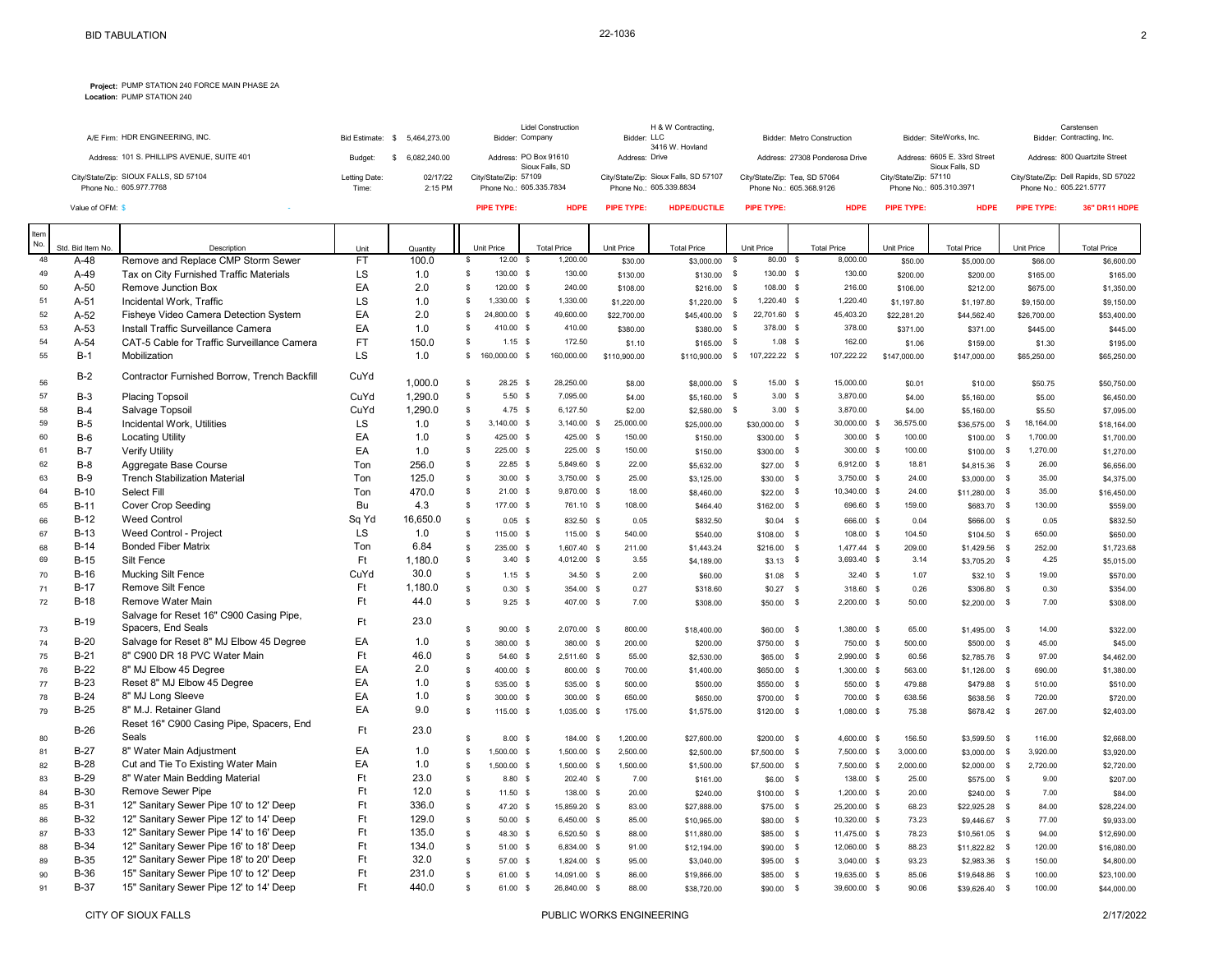**Project:** PUMP STATION 240 FORCE MAIN PHASE 2A **Location:** PUMP STATION 240

|                                            |                               |              |                                          | <b>Lidel Construction</b> |                         | H & W Contracting.                    |                                   |             |                              |                 |                         | Carstensen                            |
|--------------------------------------------|-------------------------------|--------------|------------------------------------------|---------------------------|-------------------------|---------------------------------------|-----------------------------------|-------------|------------------------------|-----------------|-------------------------|---------------------------------------|
| A/E Firm: HDR ENGINEERING, INC.            | Bid Estimate: \$ 5.464.273.00 |              | Bidder: Company                          |                           | Bidder: LLC             | 3416 W. Hovland                       | <b>Bidder: Metro Construction</b> |             | Bidder: SiteWorks, Inc.      |                 |                         | Bidder: Contracting, Inc.             |
| Address: 101 S. PHILLIPS AVENUE, SUITE 401 | Budget:                       | 6.082.240.00 | Address: PO Box 91610<br>Sioux Falls, SD |                           | Address: Drive          |                                       | Address: 27308 Ponderosa Drive    |             | Address: 6605 E. 33rd Street | Sioux Falls, SD |                         | Address: 800 Quartzite Street         |
| City/State/Zip: SIOUX FALLS, SD 57104      | Letting Date:                 | 02/17/22     | City/State/Zip: 57109                    |                           |                         | City/State/Zip: Sioux Falls, SD 57107 | City/State/Zip: Tea, SD 57064     |             | City/State/Zip: 57110        |                 |                         | City/State/Zip: Dell Rapids, SD 57022 |
| Phone No.: 605,977,7768                    | Time:                         | 2:15 PM      | Phone No.: 605.335.7834                  |                           | Phone No.: 605.339.8834 |                                       | Phone No.: 605.368.9126           |             | Phone No.: 605.310.3971      |                 | Phone No.: 605.221.5777 |                                       |
| Value of OFM: \$                           |                               |              | PIPE TYPE:                               | <b>HDPE</b>               | <b>PIPE TYPE:</b>       | <b>HDPE/DUCTILE</b>                   | PIPE TYPE:                        | <b>HDPE</b> | PIPE TYPE:                   | HDPE            | <b>PIPE TYPE:</b>       | <b>36" DR11 HDPE</b>                  |

| Item |                  |                                                     |           |          |              |                   |                    |                  |                    |                   |                             |                  |                         |              |                  |                    |
|------|------------------|-----------------------------------------------------|-----------|----------|--------------|-------------------|--------------------|------------------|--------------------|-------------------|-----------------------------|------------------|-------------------------|--------------|------------------|--------------------|
| No.  | Std. Bid Item No | Description                                         | Unit      | Quantity |              | <b>Unit Price</b> | <b>Total Price</b> | Unit Price       | <b>Total Price</b> | <b>Unit Price</b> | <b>Total Price</b>          | Unit Price       | <b>Total Price</b>      |              | Unit Price       | <b>Total Price</b> |
| 92   | <b>B-38</b>      | 15" Sanitary Sewer Pipe 14' to 16' Deep             | Ft        | 730.0    | $\mathsf{s}$ | 63.00 \$          | 45.990.00 \$       | 90.00            | \$65,700.00        | \$95.00 \$        | 69,350.00 \$                | 115.06           | \$83,993,80 \$          |              | 110.00           | \$80,300.00        |
| 93   | <b>B-39</b>      | 15" Sanitary Sewer Pipe 16' to 18' Deep             | Ft        | 394.0    | \$           | 67.00 \$          | 26,398.00 \$       | 94.00            | \$37,036.00        | $$100.00$ \$      | 39,400.00 \$                | 125.06           | \$49,273.64 \$          |              | 130.00           | \$51,220.00        |
| 94   | $B-40$           | 15" Sanitary Sewer Pipe 18' to 20' Deep             | Ft        | 260.0    | $\mathbb S$  | 72.00 \$          | 18,720.00 \$       | 98.00            | \$25,480.00        | $$120.00$ \$      | 31,200.00 \$                | 140.06           | \$36,415.60 \$          |              | 165.00           | \$42,900.00        |
| 95   | $B-41$           | 24" Sanitary Sewer Pipe 12' to 14' Deep             | Ft.       | 12.0     | $\mathbb S$  | 290.00 \$         | 3,480.00 \$        | 275.00           | \$3,300.00         | \$300.00 \$       | 3,600.00 \$                 | 239.28           | $$2,871.36$ \$          |              | 263.00           | \$3,156.00         |
| 96   | $B-42$           | 12" Sanitary Sewer Pipe Bedding Material            | Ft        | 766.0    | $\mathbb S$  | $10.00$ \$        | 7,660.00 \$        | 11.00            | \$8,426.00         | $$10.00$ \$       | 7,660.00 \$                 |                  | 10.00<br>\$7,660.00 \$  |              | 9.25             | \$7,085.50         |
| 97   | $B-43$           | 15" Sanitary Sewer Pipe Bedding Material            | Ft        | 2.055.0  | $\mathbb S$  | $10.25$ \$        | 21,063.75 \$       | 14.00            | \$28,770.00        | $$13.00$ \$       | 26,715.00 \$                |                  | 11.00<br>\$22,605.00 \$ |              | 12.25            | \$25,173.75        |
| 98   | $B-44$           | 24" Sanitary Sewer Pipe Bedding Material            | Ft.       | 12.0     | $\mathbb S$  | 16.50 \$          | 198.00 \$          | 18.00            | \$216.00           | $$20.00$ \$       | 240.00 \$                   |                  | 25.00<br>\$300.00 \$    |              | 15.60            | \$187.20           |
| 99   | $B-45$           | 24" Sewer Couplings                                 | EA        | 2.0      | s            | 475.00 \$         | 950.00 \$          | 500.00           | \$1,000.00         | \$500.00          | $\mathbf{s}$<br>1,000.00 \$ | 1,059.13         | $$2,118.26$ \$          |              | 1,270.00         | \$2,540.00         |
| 100  | $B-46$           | 12" Sewer Caps/Plugs                                | EA        | 1.0      | $\mathbb S$  | 285.00 \$         | 285.00 \$          | 225.00           | \$225.00           | \$500.00          | 500.00 \$<br>$\mathbb{S}$   | 393.78           | \$393.78 \$             |              | 350.00           | \$350.00           |
| 101  | $B-47$           | 15" Sewer Caps/Plugs                                | EA        | 1.0      | s            | 575.00 \$         | 575.00 \$          | 400.00           | \$400.00           | \$800.00          | 800.00 \$<br>$\mathbb{S}$   | 532.23           | \$532.23                | $\mathbf{s}$ | 490.00           | \$490.00           |
| 102  | $B-48$           | 48" Lined Manhole 10'-12' Deep                      | EA        | 2.0      | \$           | 7,265.00 \$       | 14,530.00 \$       | 7,500.00         | \$15,000.00        | \$8,000.00 \$     | 16,000.00 \$                | 8,751.00         | \$17,502.00             | $\mathbb{S}$ | 14,200.00        | \$28,400.00        |
| 103  | $B-49$           | 48" Lined Manhole 12'-14' Deep                      | EA        | 3.0      | s            | 9,220.00 \$       | 27,660.00 \$       | 9,000.00         | \$27,000.00        | $$9,000.00$ \$    | 27,000.00 \$                | 10,135.50        | \$30,406.50             | -S           | 16,400.00        | \$49,200.00        |
| 104  | $B-50$           | 48" Lined Manhole 16'-18' Deep                      | EA        | 1.0      | s            | 12,000.00 \$      | 12,000.00 \$       | 11,000.00        | \$11,000.00        | \$13,000.00 \$    | 13,000.00 \$                | 14,100.43        | \$14,100.43             | $\sqrt{3}$   | 19,500.00        | \$19,500.00        |
| 105  | $B-51$           | 48" Lined Manhole 18'-20' Deep                      | EA        | 2.0      | \$.          | 13,000.00 \$      | 26,000.00 \$       | 12,000.00        | \$24,000.00        | \$15,000.00 \$    | 30,000.00 \$                | 15,691.50        | \$31,383.00             | - \$         | 21,800.00        | \$43,600.00        |
| 106  | $B-52$           | 60" Lined Manhole 12'-14' Deep                      | EA        | 1.0      | s            | 15,100.00 \$      | 15,100.00 \$       | 13,500.00        | \$13,500.00        | \$17,000.00 \$    | 17,000.00 \$                | 19,969.71        | \$19,969.71 \$          |              | 23,000.00        | \$23,000.00        |
| 107  | <b>B-53</b>      | 12" Boots For Manhole                               | EA        | 5.0      | s            | 285.00 \$         | 1,425.00 \$        | 300.00           | \$1,500.00         | $$200.00$ \$      | 1,000.00 \$                 | 186.38           | \$931.90 \$             |              | 425.00           | \$2,125.00         |
| 108  | $B-54$           | 15" Boots For Manhole                               | EA        | 13.0     | s            | 282.00 \$         | 3,666.00 \$        | 350.00           | \$4,550.00         | \$250.00 \$       | 3,250.00 \$                 | 222.00           | \$2,886.00 \$           |              | 460.00           | \$5,980.00         |
| 109  | <b>B-55</b>      | 24" Boots For Manhole                               | EA        | 2.0      | s            | 440.00 \$         | 880.00 \$          | 525.00           | \$1,050.00         | \$350.00 \$       | 700.00 \$                   | 335.48           | \$670.96 \$             |              | 660.00           | \$1,320.00         |
| 110  | <b>B-56</b>      | <b>Trench Dewatering</b>                            | <b>LS</b> | 1.0      | s            | 8,775.00 \$       | 8,775.00 \$        | 1.00             | \$1.00             | \$15,000.00 \$    | 15,000.00 \$                | 5,000.00         | \$5,000.00              | - \$         | 52,700.00        | \$52,700.00        |
|      |                  |                                                     |           |          |              |                   |                    |                  |                    |                   |                             |                  |                         |              |                  |                    |
| 111  | $B-57$           | Sanitary Sewer Temporary Bypass (24" Sewer)         | LS        | 1.0      | s.           | 16.200.00 \$      | 16,200.00 \$       | 33,000.00        | \$33,000.00        | $$44,936.64$ \$   | 44,936.64 \$                | 36,350.00        | \$36,350.00             | -S           | 2,500.00         | \$25,000.00        |
| 112  | <b>B-58</b>      | Manhole Frame and Cover                             | EA        | 3.0      | $\mathbb S$  | 345.00 \$         | 1,035.00 \$        | 500.00           | \$1,500.00         | \$375.00 \$       | 1,125.00 \$                 | 200.00           | \$600.00                | $\mathbf{s}$ | 1,070.00         | \$3,210.00         |
| 113  | <b>B-59</b>      | Manhole Frame with Bolt Down Cover Plate            | EA        | 6.0      | \$           | 575.00 \$         | 3,450.00 \$        | 700.00           | \$4,200.00         | \$700.00 \$       | 4,200.00 \$                 | 200.00           | $$1,200.00$ \$          |              | 1,915.00         | \$11,490.00        |
| 114  | <b>B-60</b>      | Manhole Marker-Type 1                               | EA        | 6.0      | s            | 125.00 \$         | 750.00 \$          | 250.00           | \$1,500.00         | \$250.00 \$       | 1,500.00 \$                 | 126.63           | \$759.78 \$             |              | 284.00           | \$1,704.00         |
|      |                  | Temporary Manhole Construction Frame and            |           |          |              |                   |                    |                  |                    |                   |                             |                  |                         |              |                  |                    |
| 115  | B-61             | Cover                                               | EA        | 9.0      | s            | 65.00 \$          | 585.00 \$          | 150.00           | \$1,350.00         | $$125.00$ \$      | 1,125.00 \$                 | 200.00           | $$1,800.00$ \$          |              | 520.00           | \$4,680.00         |
| 116  | $B-62$           | Manhole Exfiltration\Vacuum Test                    | EA        | 9.0      | $\mathbb S$  | 150.00 \$         | 1,350.00 \$        | 200.00           | \$1,800.00         | \$250.00 \$       | 2,250.00 \$                 | 300.00           | \$2,700.00 \$           |              | 480.00           | \$4,320.00         |
| 117  | B-63             | Sanitary Sewer Exfiltration Testing                 | Ft        | 2.821.0  | $\mathbb S$  | 1.00 S            | 2.821.00 \$        | 1.00             | \$2,821.00         | $$2.00$ \$        | 5.642.00 \$                 |                  | 2.00<br>\$5,642.00 \$   |              | 4.50             | \$12,694.50        |
| 118  | <b>B-64</b>      | PVC Sewer Pipe Deflection Test                      | Ft        | 2,821.0  | \$           | $0.80\quad$ \$    | 2,256.80 \$        | 1.00             | \$2,821.00         | $$2.00$ \$        | 5,642.00 \$                 |                  | 2.00<br>\$5,642.00 \$   |              | 3.00             | \$8,463.00         |
| 119  | <b>B-65</b>      | Salvage Traffic Sign for Reset                      | EA        | 3.0      | $\mathbb S$  | 88.00 \$          | 264.00 \$          | 43.20            | \$129.60           | $$43.20$ \$       | 129.60 \$                   |                  | 10.60<br>$$31.80$ \$    |              | 12.70            | \$38.10            |
| 120  | B-66             | 2.25"x2.25" Perforated Tube Post                    | Ft.       | 10.5     | $\mathbb S$  | $14.00$ \$        | 147.00 \$          | 15.15            | \$159.08           | $$15.12$ \$       | 158.76 \$                   |                  | 21.20<br>$$222.60$ \$   |              | 25.50            | \$267.75           |
| 121  | B-67             | 2.5"x2.5" Perforated Tube Post                      | Ft        | 4.5      | s            | 15.00 \$          | 67.50 \$           | 18.65            | \$83.93            | $$18.63$ \$       | 83.84 \$                    |                  | 31.80<br>$$143.10$ \$   |              | 38.00            | \$171.00           |
| 122  | <b>B-68</b>      | Install Traffic Sign on Post                        | EA        | 3.0      | s            | 175.00 \$         | 525.00 \$          | 33.50            | \$100.50           | $$33.48$ \$       | 100.44 \$                   |                  | 10.60<br>$$31.80$ \$    |              | 12.70            | \$38.10            |
| 123  | <b>B-69</b>      | Salvage and Reset Delineator                        | EA        | 93.0     | $\mathbb S$  | $12.00$ \$        | 1,116.00 \$        | 21.60            | \$2,008.80         | $$21.60$ \$       | 2,008.80 \$                 |                  | 10.60<br>\$985.80 \$    |              | 12.70            | \$1,181.10         |
| 124  | <b>B-70</b>      | 8" SANITARY SEWER PIPE 16-18' DEEP                  | <b>FT</b> | 3.0      | $\mathsf{s}$ | 70.50 \$          | 211.50 \$          | 70.00            | \$210.00           | \$200.00          | 600.00 \$<br>$\mathbf{s}$   | 115.98           | $$347.94$ \$            |              | 120.00           | \$360.00           |
| 125  | $B-71$           | 8" SEWER CAPS/PLUG                                  | EA        | 1.0      | $\mathbb S$  | 95.00 \$          | 95.00 \$           | 150.00           | \$150.00           | \$150.00          | \$<br>150.00 \$             | 286.21           | $$286.21$ \$            |              | 400.00           | \$400.00           |
| 126  | $B-72$           | 8" BOOTS FOR MANHOLE                                | EA        | 1.0      | s.           | 200.00 \$         | 200.00 \$          | 250.00           | \$250.00           | \$150.00          | 150.00 \$<br>$\mathbf s$    | 138.45           | \$138.45                | $\mathbf{s}$ | 425.00           | \$425.00           |
|      |                  |                                                     |           |          |              |                   |                    |                  |                    |                   |                             |                  |                         |              |                  |                    |
|      |                  | <b>TOTAL GROSS BID</b>                              |           |          |              | <b>Total Bid</b>  | \$4,173,460.80     | <b>Total Bid</b> | 4,812,913.86<br>\$ | <b>Total Bid</b>  | 5,650,731.92<br>\$          | <b>Total Bid</b> | \$5,884,992.60          |              | <b>Total Bid</b> | 6,129,291.68       |
|      |                  | <b>ALTERNATE 1</b>                                  |           |          |              |                   |                    |                  |                    |                   |                             |                  |                         |              |                  |                    |
| 402  | ALT-1            | Mobilization                                        | LS        | 1.0      | s.           | 2,000.00 \$       | 2,000.00 \$        | 80,000.00        | \$80,000.00        | $$15,000.00$ \$   | 15,000.00 \$                | 6,000.00         | \$6,000.00              | - \$         | 40,200.00        | \$40,200.00        |
|      | ALT-2            | <b>Contractor Furnished Borrow. Trench Backfill</b> |           |          |              |                   |                    |                  |                    |                   |                             |                  |                         |              |                  |                    |
| 403  |                  |                                                     | CuYd      | 2,000.0  | s            | 28.25 \$          | 56,500.00 \$       | 8.00             | \$16,000.00        | $$15.00$ \$       | 30,000.00 \$                |                  | 1.00<br>\$2,000.00      | $\mathbf{s}$ | 49.00            | \$98,000.00        |
| 404  | ALT-3            | Incidental Work, Utilities                          | <b>LS</b> | 1.0      | $\mathbb S$  | 7,100.00 \$       | 7,100.00 \$        | 25,500.00        | \$25,500.00        | \$30,000.00 \$    | 30,000.00 \$                | 3,000.00         | \$3,000.00              | - \$         | 15,400.00        | \$15,400.00        |
| 405  | ALT-4            | <b>Locating Utility</b>                             | EA        | 1.0      | s            | 425.00 \$         | 425.00 \$          | 150.00           | \$150.00           | $$300.00$ \$      | 300.00 \$                   | 100.00           | \$100.00                | - \$         | 1,700.00         | \$1,700.00         |
| 406  | ALT-5            | <b>Verify Utility</b>                               | EA        | 1.0      | \$.          | 225.00 \$         | 225.00 \$          | 150.00           | \$150.00           | $$300.00$ \$      | 300.00 \$                   | 100.00           | \$100.00                | $\mathbf{s}$ | 1,300.00         | \$1,300.00         |